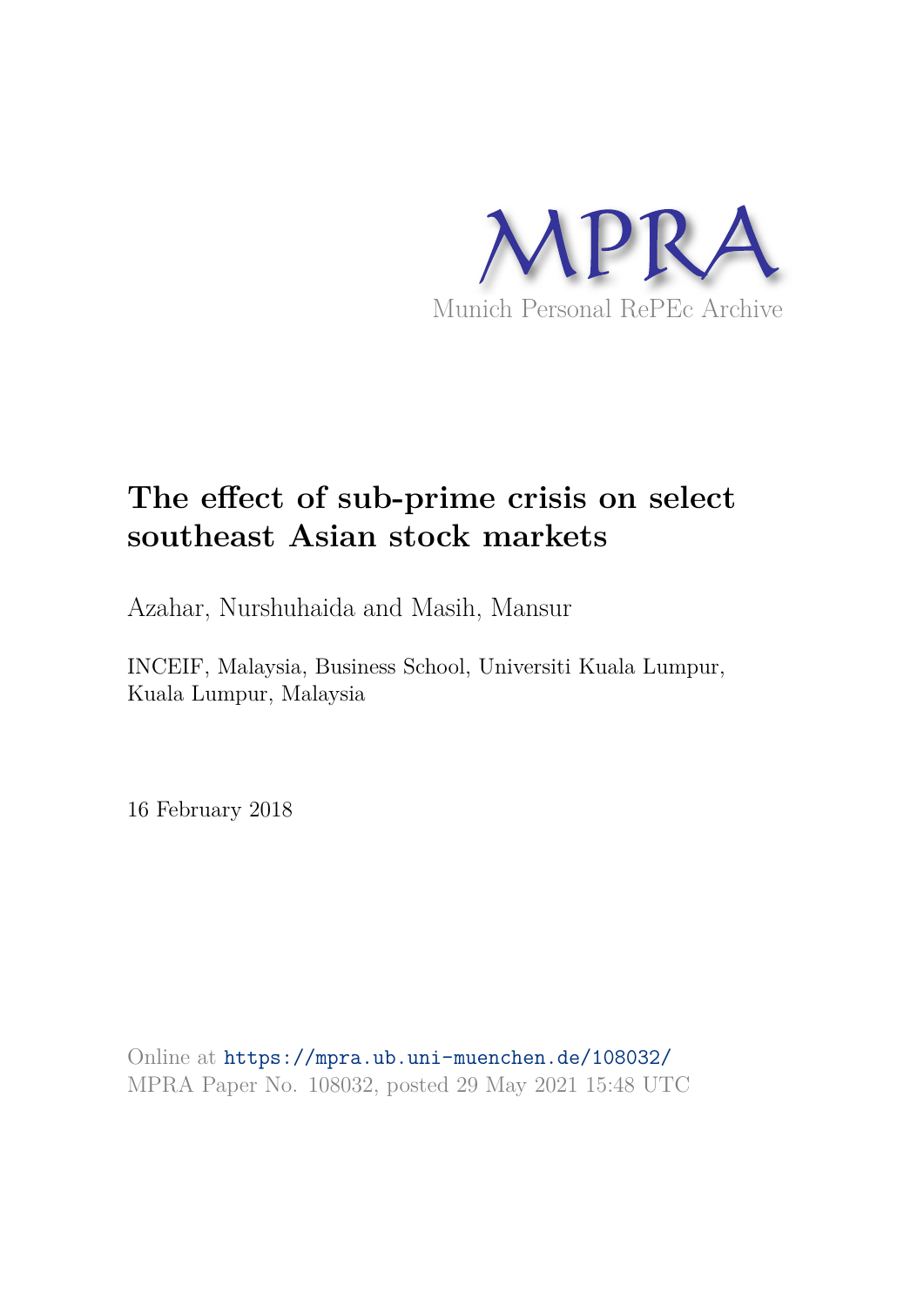## **The effect of sub-prime crisis on select southeast Asian stock markets**

#### Nurshuhaida Azahar<sup>1</sup> and Mansur Masih<sup>2</sup>

**Abstract**:The financial sub-prime crisis of USA in 2007-2008 was a contagion as it (within a short period of time) affected Europe within a short period of time. In Asia, particularly the East Asian countries were also affected financially. This is inevitable owing to the fact that these countries are financially connected to the USA. These Asian countries are vulnerable to credit, asset and investment bubble in the USA. As such, property and financial sectors as well as stock markets were greatly affected by the US crisis. This paper attempts to find out the effect of subprime crisis on 4 Southeast Asian countries' stock markets. Based on our Variance Decompositions (VDC) results, STI (Singapore) is identified as the most exogenous followed by KLCI (Kuala Lumpur). This is consistent with the findings that Singapore appeared to be a regional leader (Yang, Kolari and Min, 2002). JCI (Jakarta) is found to be endogenous and SET (Thailand) is the most endogenous. The small difference in the relative exogeneity between KLCI and STI implies that these two markets are highly integrated and that these markets tend to affect each other. Finally, for the investors, practitioners and decision makers, STI is the most leading index in the region and should subprime crisis affect STI, the effects are highly contagious.

**Keywords**: Sub-prime crisis, Southeast Asian stock markets, VECM, VDC

\_\_\_\_\_\_\_\_\_\_\_\_\_\_\_\_\_\_\_\_\_\_\_\_\_\_\_\_\_\_\_\_\_

<sup>&</sup>lt;sup>1</sup> INCEIF, Lorong Universiti A, 59100 Kuala Lumpur, Malaysia.

<sup>2</sup> **Corresponding author**, Senior Professor, UniKL Business School, 50300, Kuala Lumpur, Malaysia.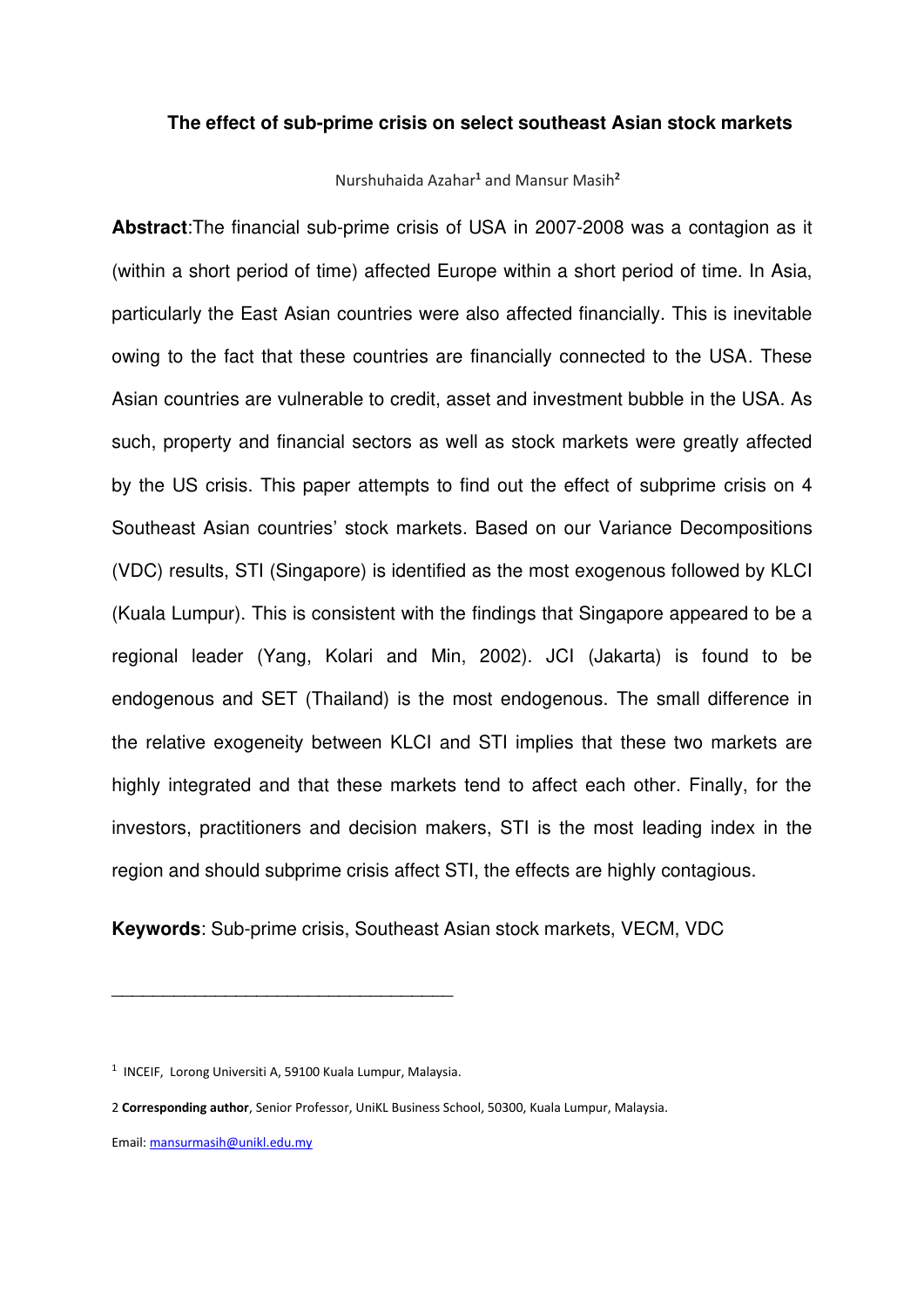#### 1. OBJECTIVE AND MOTIVATION OF RESEARCH

The purpose of this research is to ascertain the extent of subprime (which occurred in the United States of America) impact on the regional stock market. It will also seek to find out which among the regional stock market has greater or lesser effect on the other markets through empirical studies. Finally, it asks the question; among the main indices in Malaysia, Thailand, Indonesia and Singapore, which is the most influential index.

Thus, the main research question of this paper is to determine the impact of subprime crisis to 4 regional stock markets. In order to arrive to such conclusion, this paper will also be able to ascertain whether these stock markets are co integrated. This study will also be able to determine which among the stock markets are the most influential and the least influential among themselves.

The variables that are used to represent equity markets are Kuala Lumpur Composite Index (KLCI), Jakarta Composite Index( JCI), Straits Times Index (Singapore) and Stock Exchange of Thailand (Thailand). The findings of this research would be helpful to investors to determine which particular index to refer to as a benchmark in estimating changes in investment returns.

#### 2. Literature Review

There are numerous research works that have tested and found relations among stock markets globally and regionally.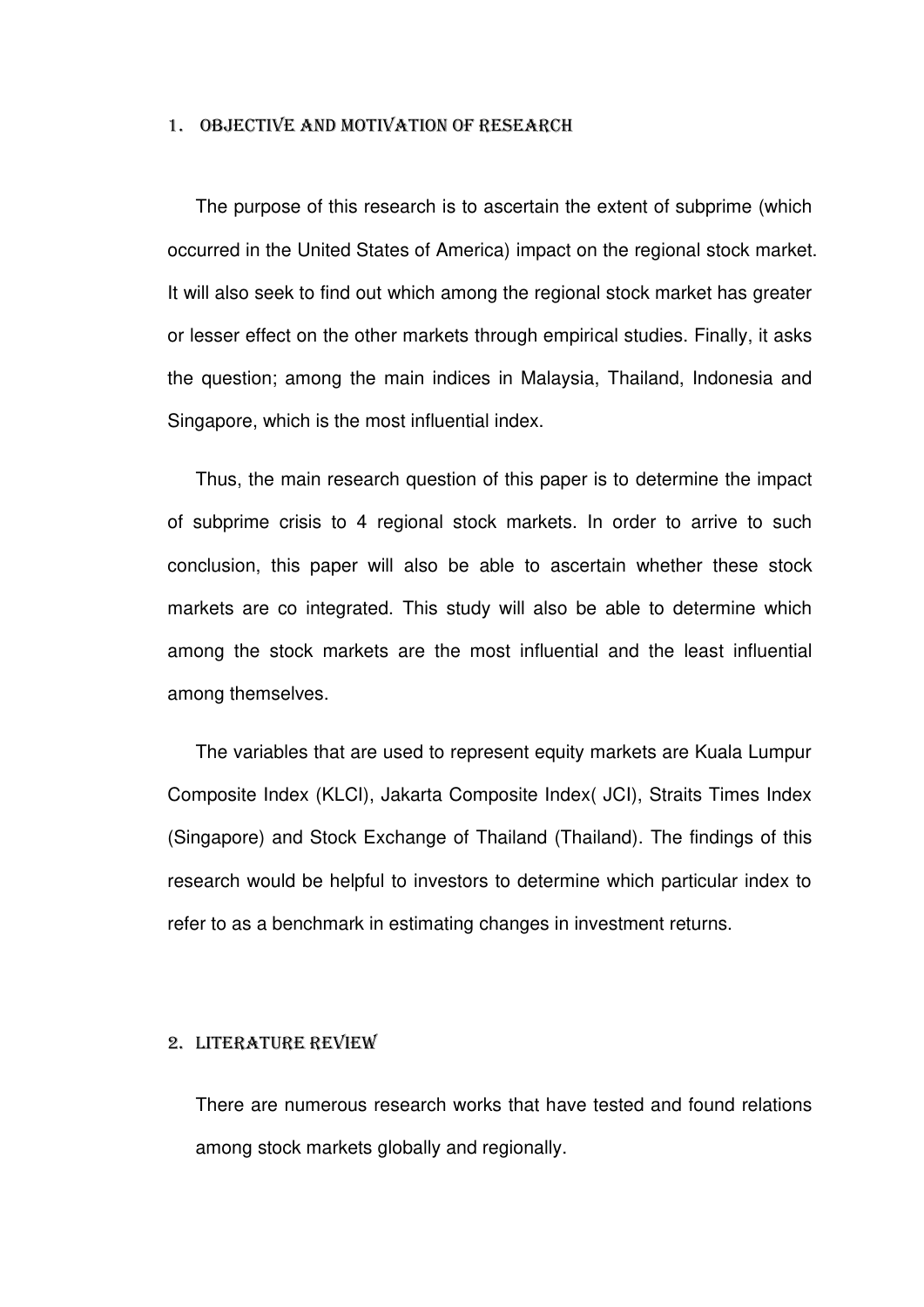Masih and Masih, (1999) found evidence that the stock market fluctuations in Southeast region are mostly influenced by the regional rather than the advanced or global markets. Cointegration studies that investigated longrun relationships focus on the extent to which nascent stock markets in Asian countries are internationally integrated and, in turn, have important implications to diversification potential in Asian stock markets (Chan, Gup, and Pan, 1992; Masih and Masih, 2001).

Jang and Sul (2002) studied whether the co-movements among a sample of Asian stock markets (i.e. Hong Kong Indonesia, Japan, Korea, Singapore, Taiwan and Thailand) changed as a consequence of the 1997 financial crisis. By using the Engle-Granger cointegration test, these authors found that cointegration characterized only a small number of countries. However, after the crisis the number of cointegrated stock markets increased dramatically. Unfortunately, their work does not explain why the financial crisis should have increased integration among these markets.

Ratanapakorn and Sharma (2002) investigated how short- and long-run relationships changed across five regional stock markets for the pre- and post 1997 Asian crisis. Results show that no long-run relationships characterized their relationship before the Asian crisis, whereas some evidence of integration was observed after the crisis. The main conclusion is that the Asian crisis increased integration among these markets. This supports the time varying integration suggested by Bekaert and Harvey (1995).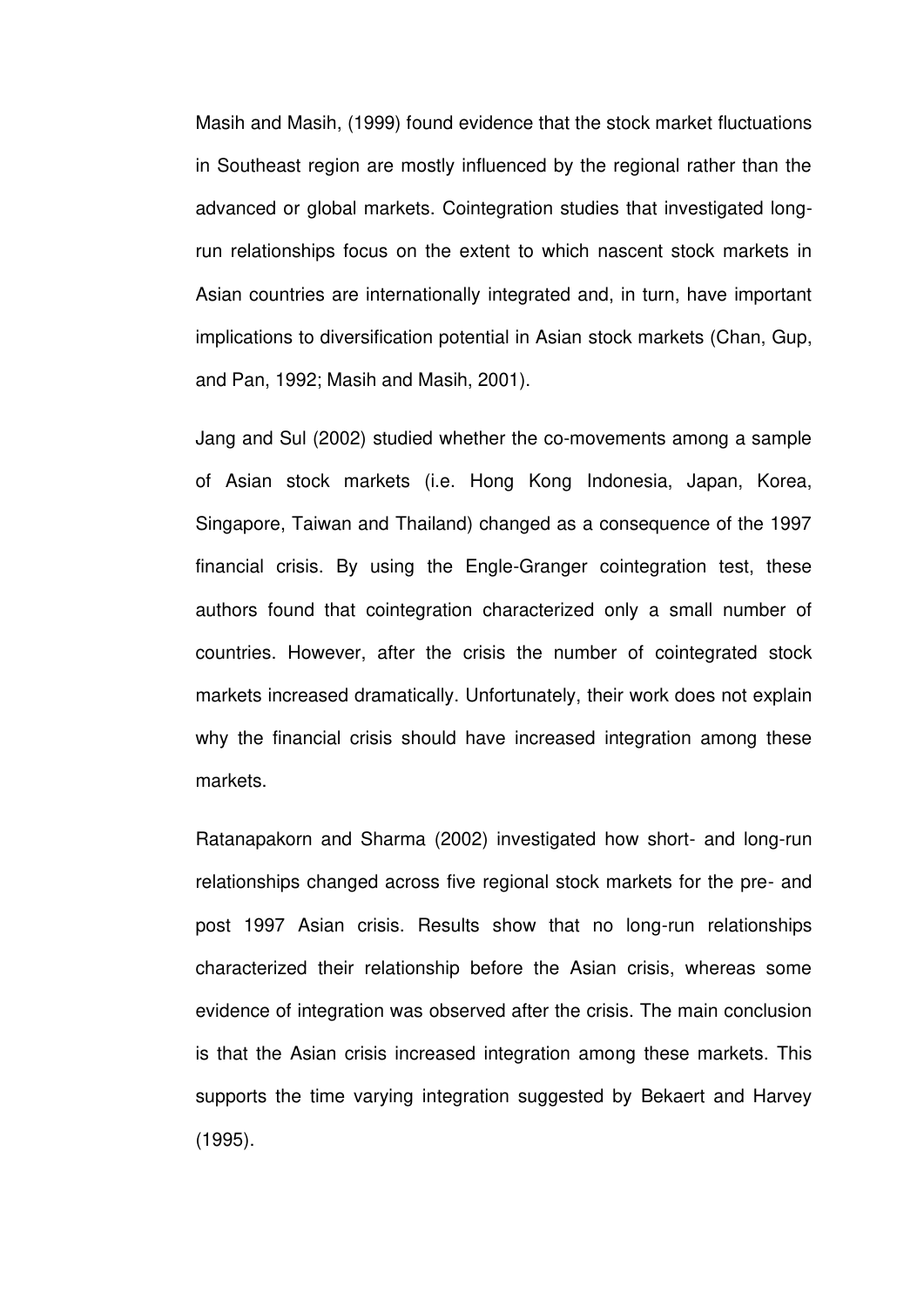Subramanian (2008) examines the long-term equilibrium relationship among the five major East Asian five major stocks i.e Shangai Stock Exchange, Tokyo Stock Exchange, Osaka Stock Exchange, Hong-Kong Stock Exchange and Korean Stock Exchange from January 4, 2000 to August 22, 2008. By employing co-integration and error-correction method the author finds that the price indices of the five markets are co-integrated. This implies that these indices are perfectly correlated in the long run and diversification among these five equity markets cannot benefit international portfolio investors. However, he agreed there could be excess returns in the short run.

Janor Ruhani Ali (2007) focuses studies on five major ASEAN economies namely; Malaysia, Singapore, Indonesia, Philippines and Thailand and using US, Japan and World market proxy for global market. The author finds out that some of the ASEAN markets are both regionally and globally integrated. This suggests that they are not completely segmented by national borders. However, based on her studies, the integration is not fully complete, thus suggesting some diversification benefits in these markets.

Daly (2003) studied the interdependence of the stock markets of Southeast Asian (Indonesia, Malaysia, Philippines, Singapore and Thailand) and the advanced stock markets of Australia, Germany and the United States (US). The author found mixed results on the effect of financial crisis. It was found that based on the bivariate cointegration test, there was one cointegrating vector over both the pre- and post-1997 crisis periods. In addition, the correlation analysis indicates that the majority of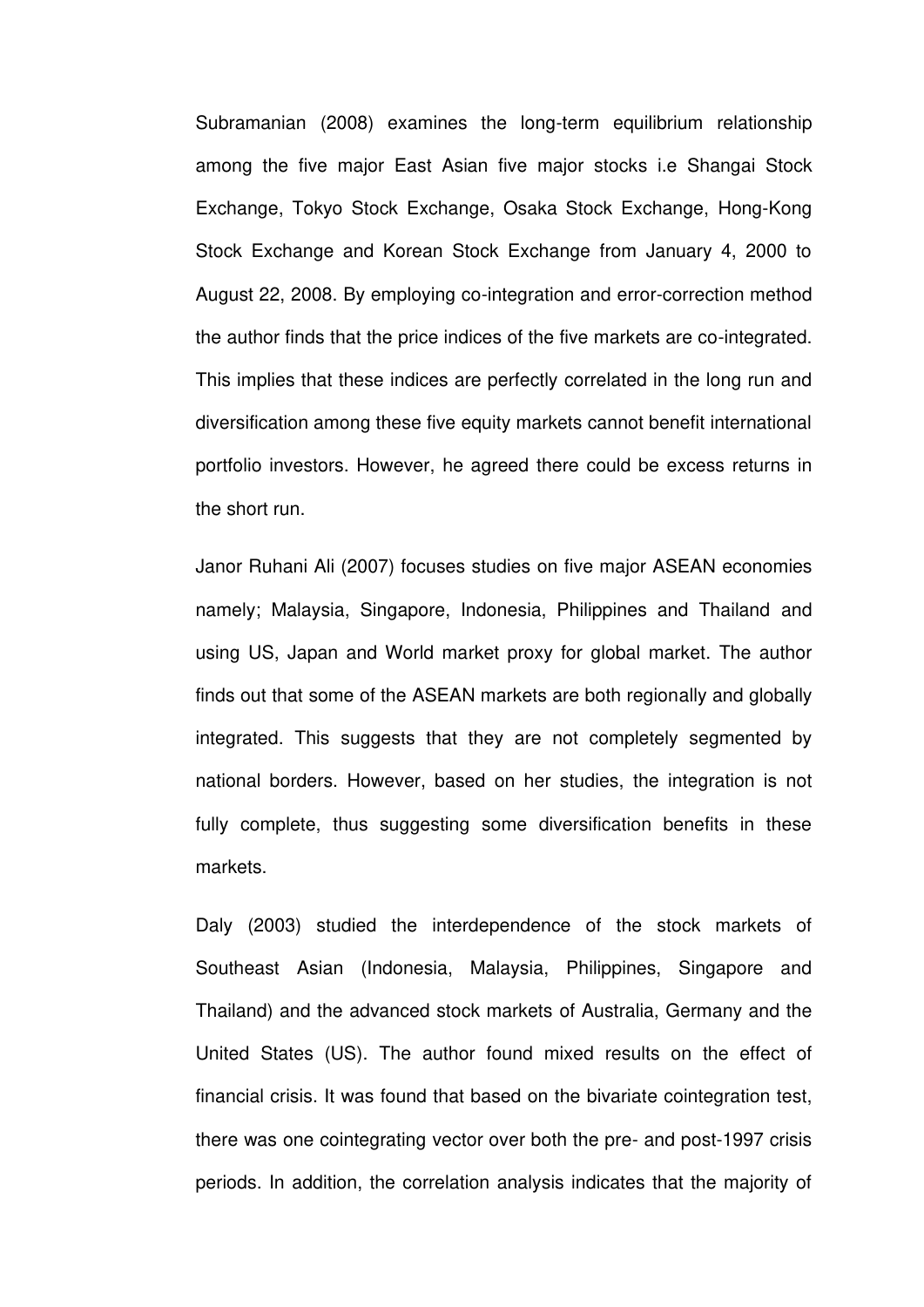stock markets in the study became more integrated after the October 1997 crash.

Lim L.K. (2009) found evidence consistent with past studies where the US market returns are found to have significant influence on the returns of all ASEAN-5 (Indonesia, Malaysia, the Philippines, Singapore and Thailand markets). Furthermore, subsequent to the 1997 financial crisis, ASEAN-5 markets were also affected by the terrorist suicide attacks upon the U.S. on September 11, 2001 which caused a sharp fall in global market indices. The author has also found out the Singapore market was more affected by the 9/11 attacks than the other ASEAN-5 markets.

Yang, Kolari and Min (2002) suggests that in general, both long-run cointegration relationships and short-run causal linkages among Asian markets strengthened during the financial crisis and that these markets have generally been more integrated after the crisis than before the crisis. The authors agreed with the previous findings of Bekaert and Harvey (1995) that the degree of integration among countries tends to change over time, especially around periods marked by financial crises. Secondly, the US exerted substantial influence on most Asian stock markets while Japan had little or no impact on most markets in the region except during the crisis period. The most interesting finding from their research is that Singapore, instead of Hong Kong appeared to be a regional leader.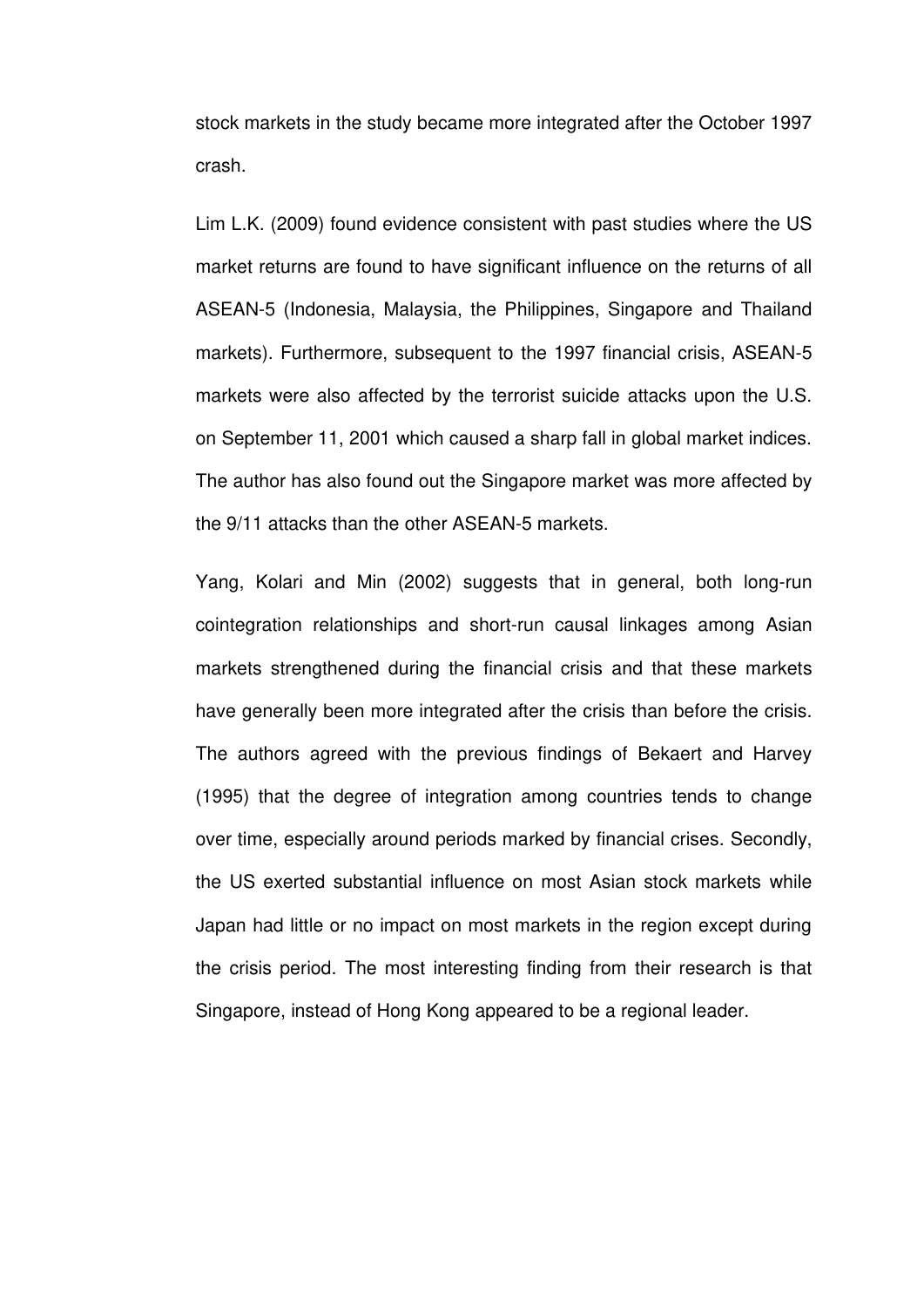#### 3.0 Research methodology, results and interpretation

This study has adopted a time series technique, ranging from co integration, vector error correction model, and variance decomposition in order to test the long run relationship, causality and the relative degree of causality among the variables. This is a more preferable method over traditional regression for the very reason that these financial variables are non stationary. On the other hand, traditional regression assumes all variables are stationary and thus by removing the non stationary variables (in a differenced form), the theoretical part of the variables will be removed. This will defeat the objective of this paper to determine whether the variables are moving together in a long run. In other words, regression cannot test long term relationship among these stock markets.

Secondly, traditional regression cannot determine causality among variables. The endogeneity or exogeneity of variables is assumed and pre determined by the researchers on the basis of established theories. Cointegration time series model does not assume variable's endogeneity or exogeneity. This model essentially determines such causality based on data testing.

The data used in this research are the weekly closing of major stock indices of 4 South East Asian countries; Malaysia, Indonesia, Singapore and Thailand in the period of 1<sup>st</sup> Jan 2006 to 31<sup>st</sup> December 2010. Based on the author's observation, the subprime crisis was at its worst between July 2007- November 2008 (Subprime Crisis Impact Time Line, Wikepedia), when the US Federal Reserve pledges \$800 billion more to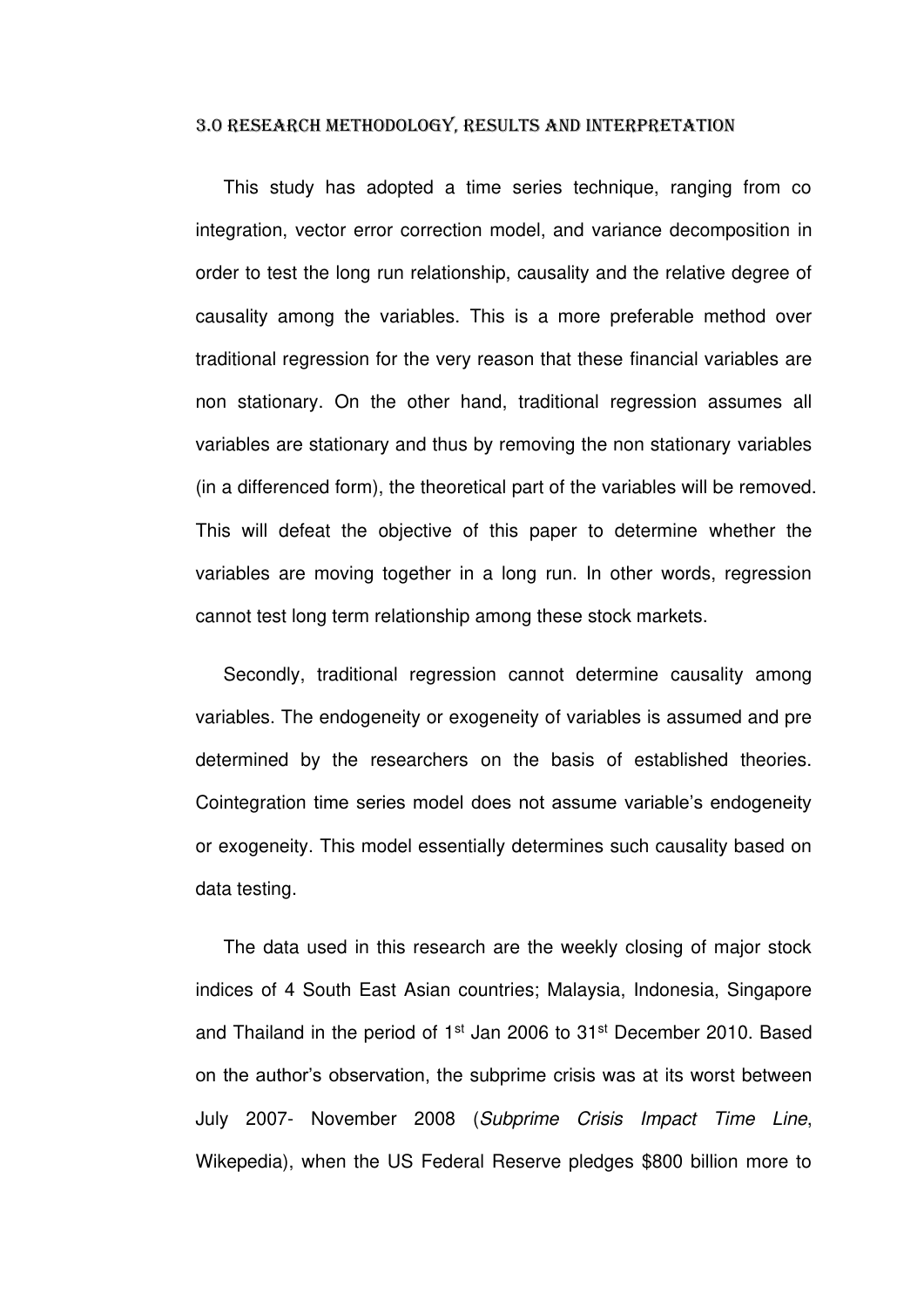help revive the financial system. Weekly data is preferable since daily data might contain "too much noise" (Bailey and Stulz,1990) and monthly data could be highly seasonal in this case (Roca et al., 1999).

## 3.1testing stationarITY of variables

The first step employed by the author is to test the data collected in order to determine whether these data are non stationary. Non stationary data means the means, variances and co variances of these variables are changing. As such, the variables should be in their original level form and then only their differenced forms (stationary data) are created by taking the difference of their log forms. We adopted Augmented Dickey-Fuller (ADF) test for each variable. ADF is preferred over DF for it takes care of autocorrelation function. In this study, the results of such tests are summarized in the table below:

| Variable     | <b>Test Statistics</b> | <b>Critical value</b>                  | Implication                |
|--------------|------------------------|----------------------------------------|----------------------------|
| <b>LKLCI</b> | 1.0597                 | 3.4325                                 | Variable is non stationary |
| <b>LJCI</b>  | 1.5008                 | 3.4325                                 | Variable is non stationary |
| <b>LSTI</b>  | 1.3561                 | 3.4325<br>$\qquad \qquad \blacksquare$ | Variable is non stationary |
| <b>LSET</b>  | 1.0288                 | 3.4325                                 | Variable is non stationary |

|  |  | Table 1(a): Variables in Level Form |  |  |
|--|--|-------------------------------------|--|--|
|--|--|-------------------------------------|--|--|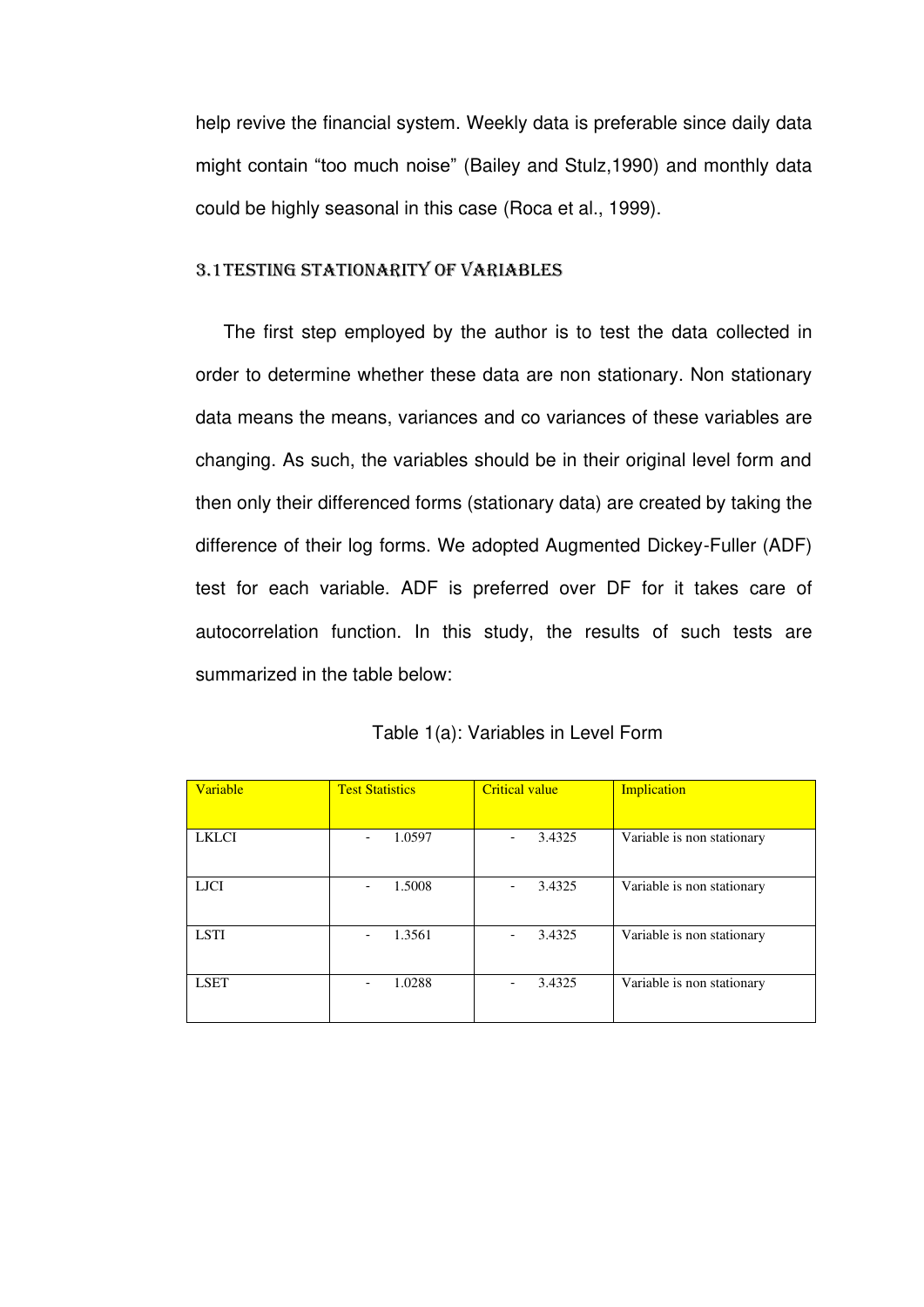| Variable     | <b>Test Statistics</b> | <b>Critical value</b> | Implication            |
|--------------|------------------------|-----------------------|------------------------|
| <b>DKLCI</b> | 4.9272                 | 2.8756                | Variable is stationary |
| <b>DJCI</b>  | 4.1659                 | 2.8756                | Variable is stationary |
| <b>DSTI</b>  | 4.8113                 | 2.8756                | Variable is stationary |
| <b>DSET</b>  | 4.5267                 | 2.8756                | Variable is stationary |

## Table 1(b): Variables in Differenced Form

Based on the ADF test, the results showed that the variables in their level forms are non stationary and the differenced forms are stationary. Thus, we can proceed to co integration test.

### 3.2 determination of THE order of the var model

In order to test whether there is any co integration among these variables, we would first have to determine the best order of lags/vector auto regression (VAR). The results are summarized in the table below. While AIC focuses on predicting the best order of lags, it is less concerned on over parameter. It tends to choose higher order of lag. We shall accept the lag with the maximum value of AIC. SBC on the other hand, is more concerned on over parameter and tends to choose lower order of lag. We shall accept the order of lag with the minimum value of SBC.

The results are summarized as follows: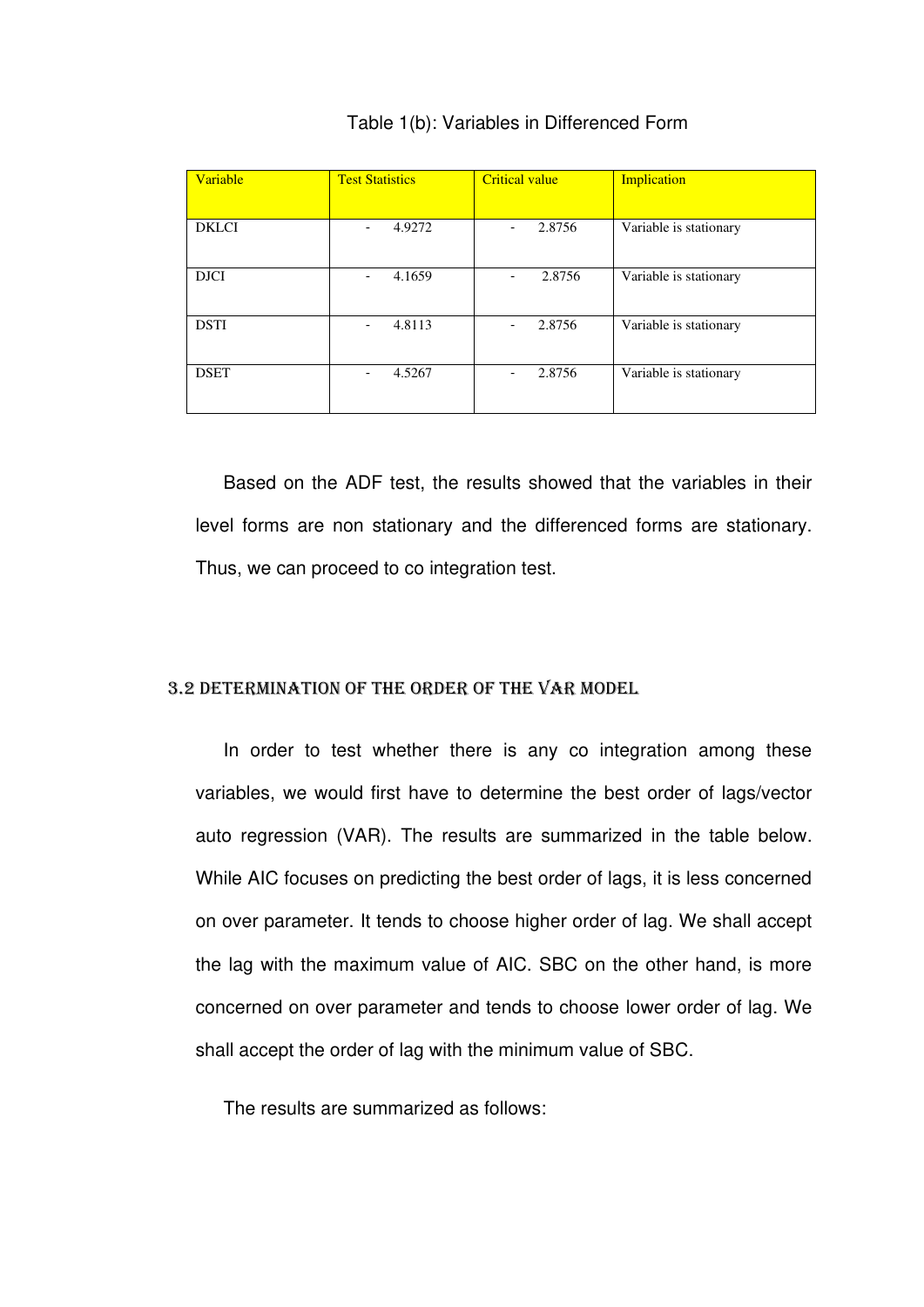

|               | <b>AIC</b> | $\overline{\text{CB}}$ |
|---------------|------------|------------------------|
| Optimal Order |            |                        |

Based on these results, AIC recommends 4 and SBC recommends 6 being the best order of lags. Given this conflict, we shall then refer to the adjusted LR test value and discover that 4 is the best order of lag selected by this model (based on the p-value of 42.7%, which is more than 10%). As such we accept the null hypothesis that the lag is in that order (4).

Nevertheless, in order to verify this order of lags, we shall check for serial correlation for each variable and the results are as in Appendix 2B-2F. As evident in the summarized results shown in the table below;

| Variable     | Chi sq p-value | Implication (at 10%)           |
|--------------|----------------|--------------------------------|
| <b>DKLCI</b> | 0.0398         | There is a serial correlation  |
| DJCI         | 0.7627         | There is no serial correlation |
| <b>DSTI</b>  | 0.7646         | There is no serial correlation |
| <b>DSET</b>  | 0.1064         | There is no serial correlation |

Table 2(b):

From the above results, there is auto correlation in 1 out of 4 variables. Hence, if we adopt higher order, we may encounter the risk of over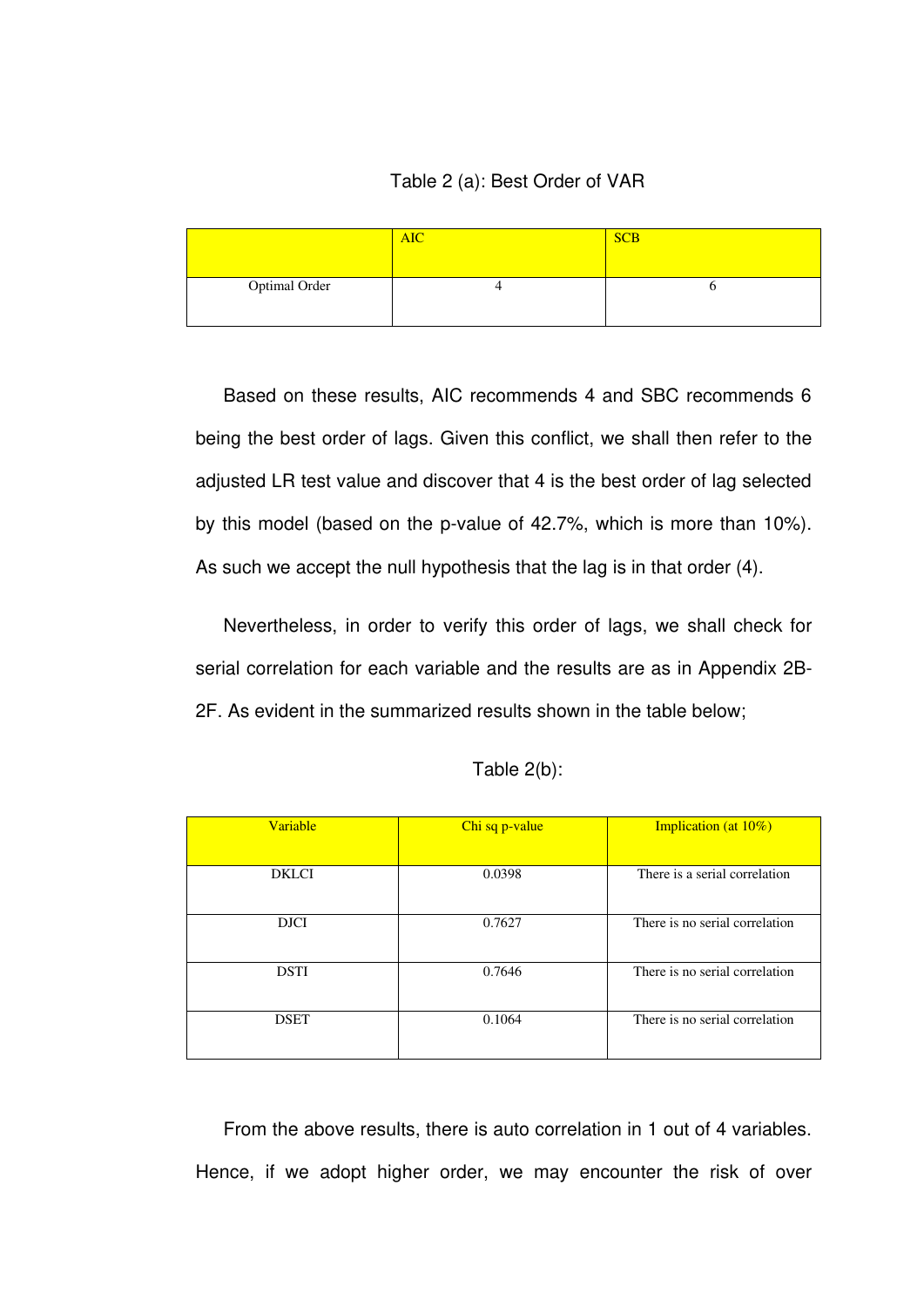parameterization. In our case, considering the trade-off lower and higher orders, we decided to choose the lower order of VAR 2.

#### 3.3 testing co integration

Based on the results of step 1 and 2 in the above, we have determined that the variables are in the non stationary forms and the optimal order of VAR is 2. The variables are fit for the co integration test. Co integration tests aim to avoid "spurious regressions", and show valid long term equilibrium relationships (Granger 1986). The results are summarized as follows.

## Table 3: Cointegration Test Results

| <b>Criteria</b>    | Number of cointegrating vectors |
|--------------------|---------------------------------|
|                    |                                 |
| Maximum Eigenvalue |                                 |
|                    |                                 |
| Trace              |                                 |
|                    |                                 |

Based on the Maximal Eigenvalue and Trace value, we found out that there is 1 cointegration vector. There are established findings based on the literature reviews made by the author that stock markets are generally integrated. In other words, the performance of one market, to some degree may have an effect on other markets. As such, for the purpose of this study, we shall assume that there is one cointegrating vector.

Indeed, based on the results, these stock markets move together in a long run. In other words, these 4 indices are theoretically related. The economic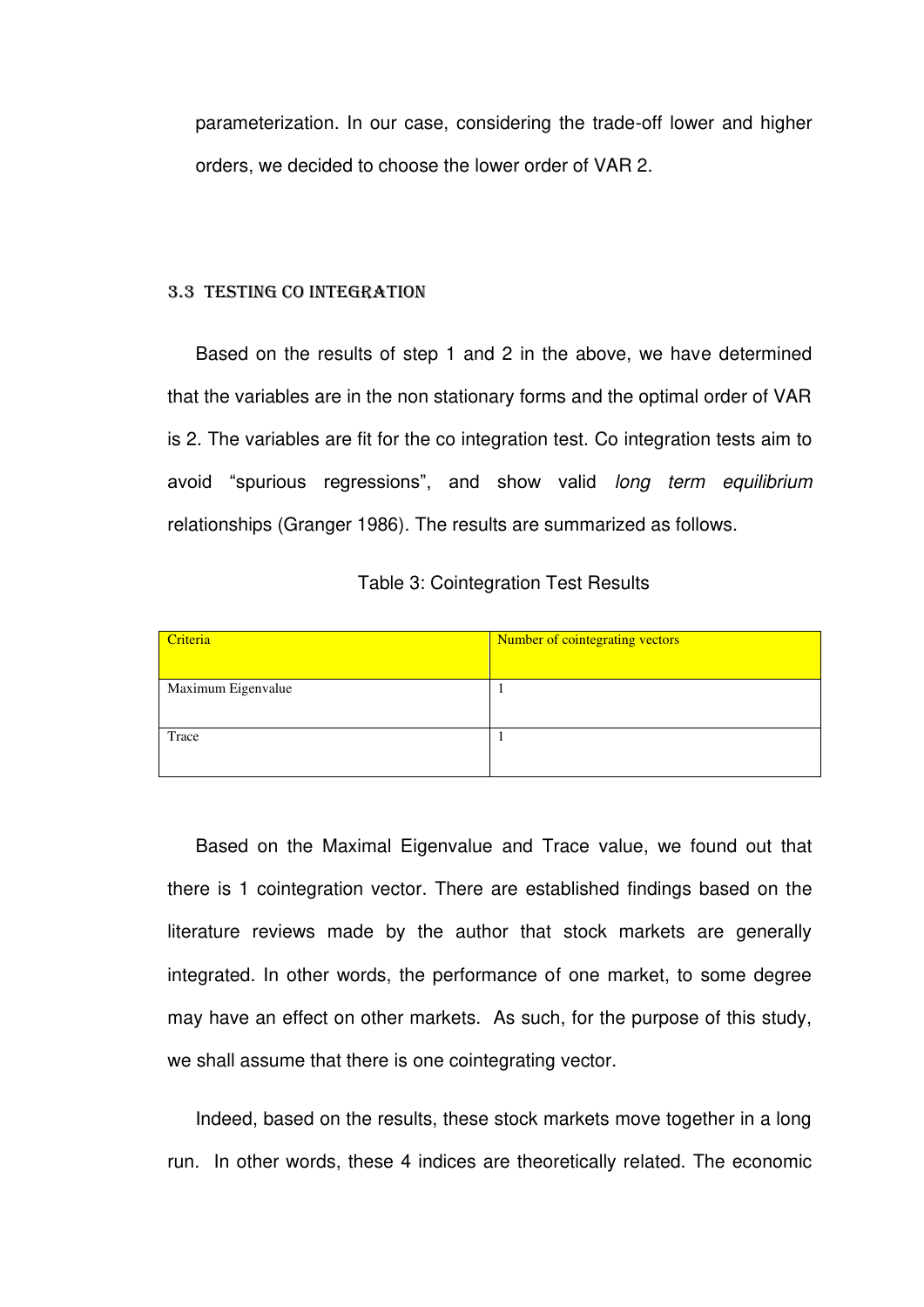implication of financial market integration helps investors to make informed judgments in the allocation of their capital investment for the purpose of risk diversification. However, given the fact that these 4 indices are cointegrated; the investors' opportunity to make abnormal gains through diversification is limited. The reason being, eventually, these 4 indices would realign themselves into a long term relationship with one another.

### 3.4 long run structural modelling (lrsm)

The ultimate function of LRSM is to test the co efficient of variables against theoretical expectation. In order to do so, we normalize the variable of interest in an exact-identifying test, in this case, KLCI (A1=1). The result of exactidentifying is as in Appendix 4. Calculating the t-ratios (mean/standard deviation), the results are summarized below.

| Variable     | Coefficient                        | <b>Standard Error</b> | T-ratio | Implication               |
|--------------|------------------------------------|-----------------------|---------|---------------------------|
| <b>LKLCI</b> | 1.00                               | None                  |         | Normalization             |
| <b>LJCI</b>  | 0.0430<br>$\overline{\phantom{a}}$ | 0.2732                | $-0.16$ | Variable is insignificant |
| <b>LSTI</b>  | 0.1850                             | 0.3673                | 0.50    | Variable is insignificant |
| <b>LSET</b>  | 0.7543<br>-                        | 0.4434                | 1.70    | Variable is significant   |
| Trend        | 0.5260                             | 0.6528                | 0.81    | Variable is insignificant |

Table 4(a): Exactly-Identifying Test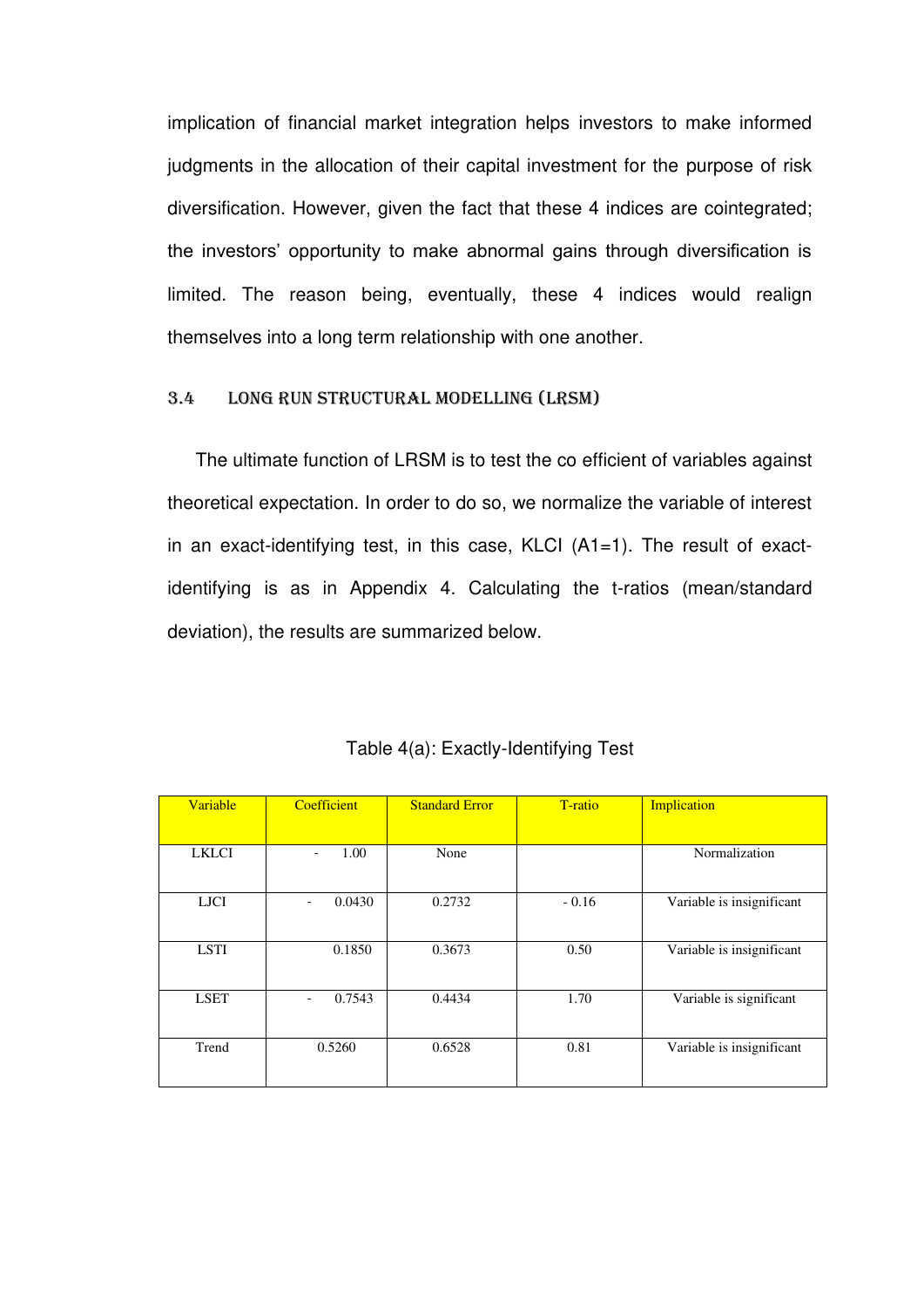Based on the above results, it is a surprise to note that none of the other markets is significant. We then decided to verify the significance of the variables by subjecting them to over-identifying restrictions and the results are summarized below. When we made over-identifying restrictions all at once, (that is to test the null hypothesis that JCI, STI SET and Trend are insignificant), the null hypothesis is rejected. Instead, when we drop SET from the over-identifying restrictions, the null hypothesis (JCI, STI and Trend are insignificant) cannot be rejected. For details, refer to Appendix 4B.

Based on the result of over-identifying, it confirmed the earlier findings that JCI, STI and Trend are insignificant. However, SET was found to be significant despite our earlier result showed that its t-ratio was less than 2. Applying our intuition, we are more inclined to believe that SET is significant. We based our intuitive findings on the contagious effect theory. Malaysia and Thailand are located near to each other and are within the Southeast Asia region. In addition, Malaysia shares some partnerships with Thailand in the political, economic and business sectors. Thus, in our opinion, any crisis that occurred in Malaysia could bring about a contagious effect in Thailand.

The equation derived from these tests is as follows;

#### **1 \*LKLCI – 0\*LJCI + 0\*LSTI -0.6292 \*LSET + 0\*Trend**

## 3.4 vector error correction model (vecm)

The cointegration test merely determines whether the variables are theoretically related in a long run. It does not however establish the causality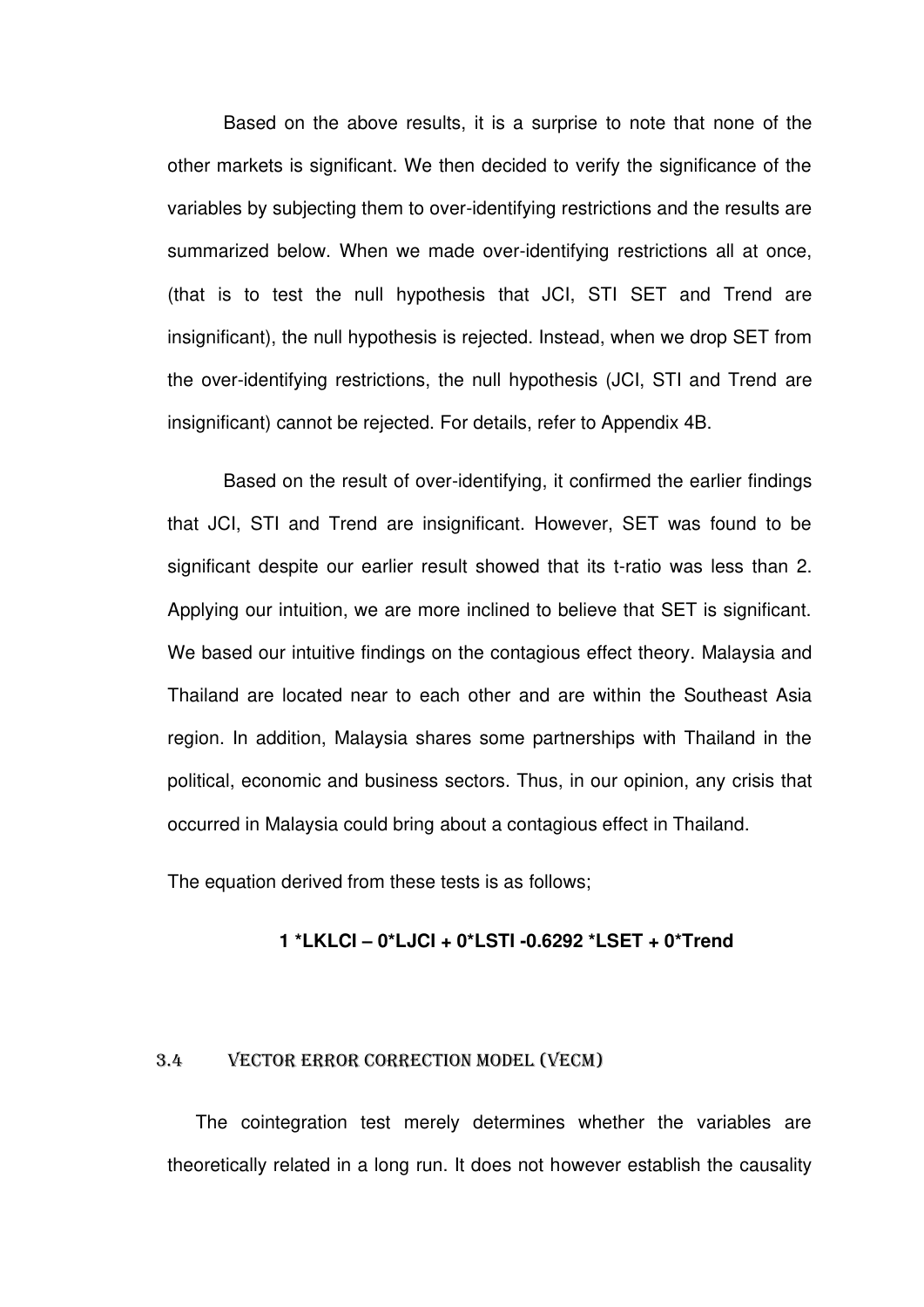among the variables (that is which index is the leading variable and which is the laggard variable). This information is useful to investors particularly to forecast the expected return of their investment. An exogenous variable would have a significant bearing on the other indices. As such, investors would be able to predict their return based on the performance of this leading index.

Based on VECM, we are able to ascertain which among these variables are exogenous and endogenous. VECM examines the error correction term (ECT) (e ) for each variable. If such ECT is significant (the t-ratios is more than 2 or the p-value is less than 10%), it means that the ECT has a significant effect on the variable. As such, we can conclude that such variable is endogenous (follower) and vice versa. From our observations, KLCI and STI are identified as exogenous variables while JCI and SET are endogenous variables. Our findings are summarized as follows;

| Variable     | $ECM(-1)$ t-ratio p-value | Implication            |
|--------------|---------------------------|------------------------|
| <b>LKLCI</b> | 0.934                     | Variable is exogenous  |
| <b>LJCI</b>  | 0.070                     | Variable is endogenous |
| <b>LSTI</b>  | 0.703                     | Variable is exogenous  |
| <b>LSET</b>  | 0.000                     | Variable is endogenous |

Table 5: VECM Results

Thus, the indices of interest of investors are; KLCI and STI. These indices, (if affected by any crisis) would transmit the effects of those crises to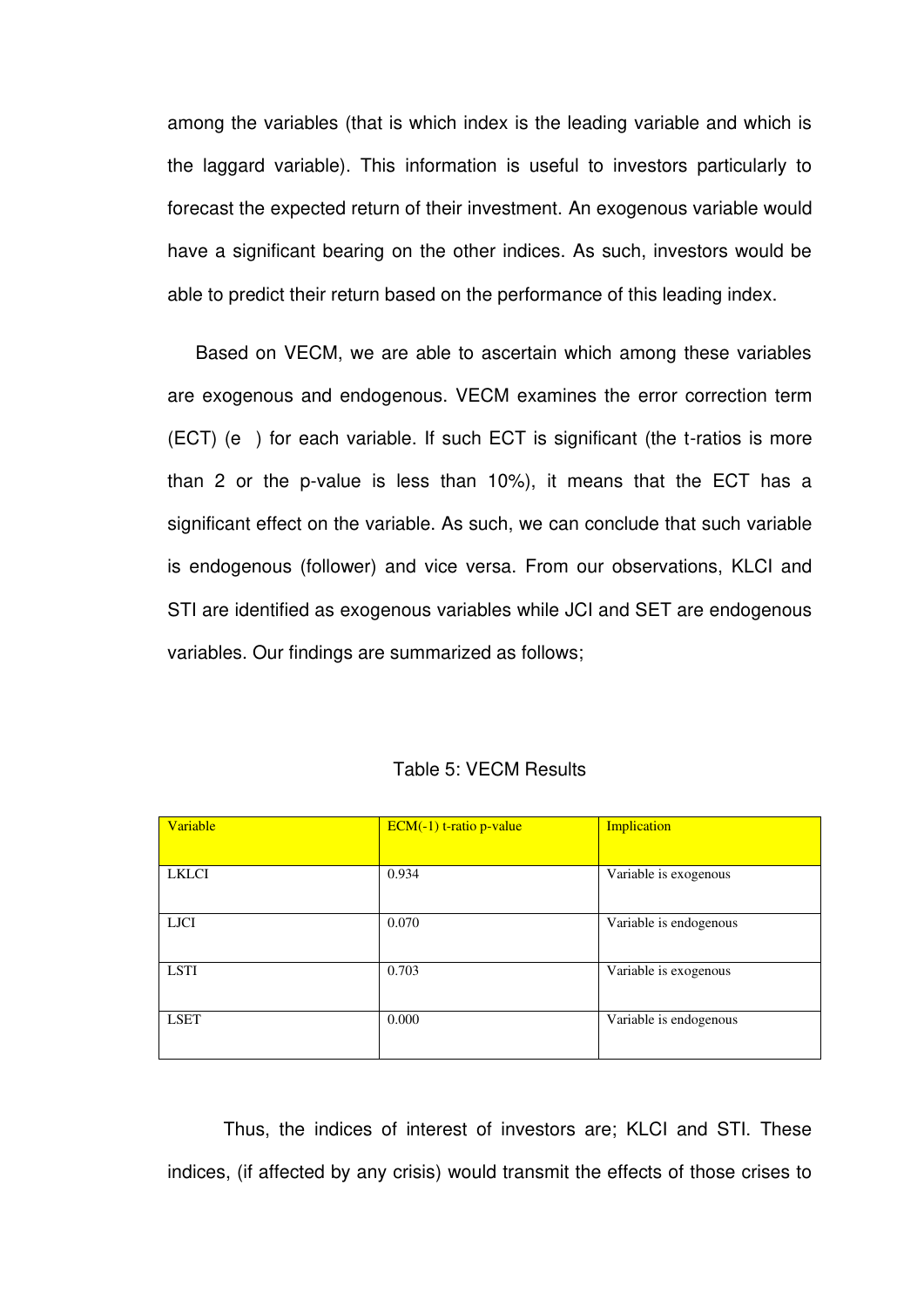other indices. The results are consistent with the previous findings that some Asian stock indices are substantially influenced by the USA (Lim L.K, 2009; Yang, Kolari and Min, 2002 ). Upon receipt of such shocks, these exogenous indices shall transmit the effects of those shocks to other indices. Since these 4 regional indices are cointegrated, contagious effects of any shocks are hard to avoid. The fact that there are more than 1 exogenous variable in our study, the possibility of one index (being subjected to the US subprime crisis) would inevitably affect the others.

VECM is also able to tell us how long for a variable will take to get back to long term equilibrium if that particular variable is shocked. For an example, the co efficient of JCI is 0.10. This implies that should any shock is applied to JCI, it would take (1/0.10) 10 weeks to return to the state of equilibrium with other indices.

#### 3.5 variance decomposition (vdc)

With reference to VECM results, KLCI and STI are identified as the exogenous variables while JCI and SET are identified as the endogenous variables. VEC could not ascertain which is among the exogenous variables are the most exogenous and least endogenous among the endogenous variables. VDC however, is able to tell us about the relative degree of exogeneity or endogeneity of variables by forecasting the error variance of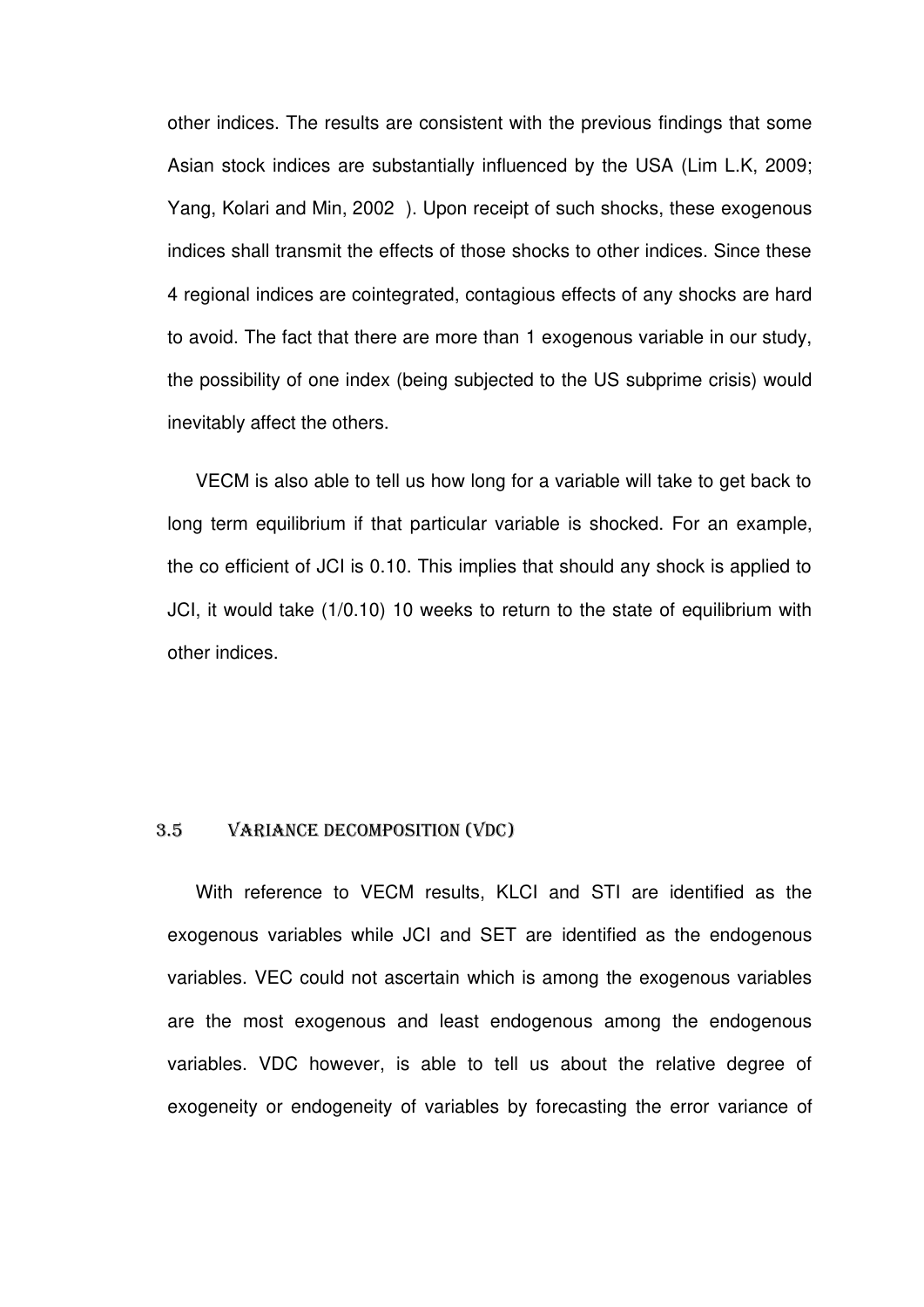each variable into proportions (attributable to shocks to each variable in the equation including its own).

We applied the Generalized VDC instead of Orthogonalized VDC. It is due to the fact that Orthogonalized VDC has two limitations. Firstly, Orthogonalized assumes that when a particular variable is shocked, all other variables are 'switched off'. Secondly, it does not produce a unique solution for the generated numbers are depending on the ordering of variables. For an example, since KLCI is placed higher in the variables' ordering than STI, then there might be a possibility that KLCI could be more exogenous than STI as the first variable would be given higher percentage than the latter. This could lead to a biased result.

Therefore, considering the shortcomings of Orthogonalized VDC, we shall then adopt Generalized VDC. The forecast horizon is fixed at 30 weeks. The results are summarized below.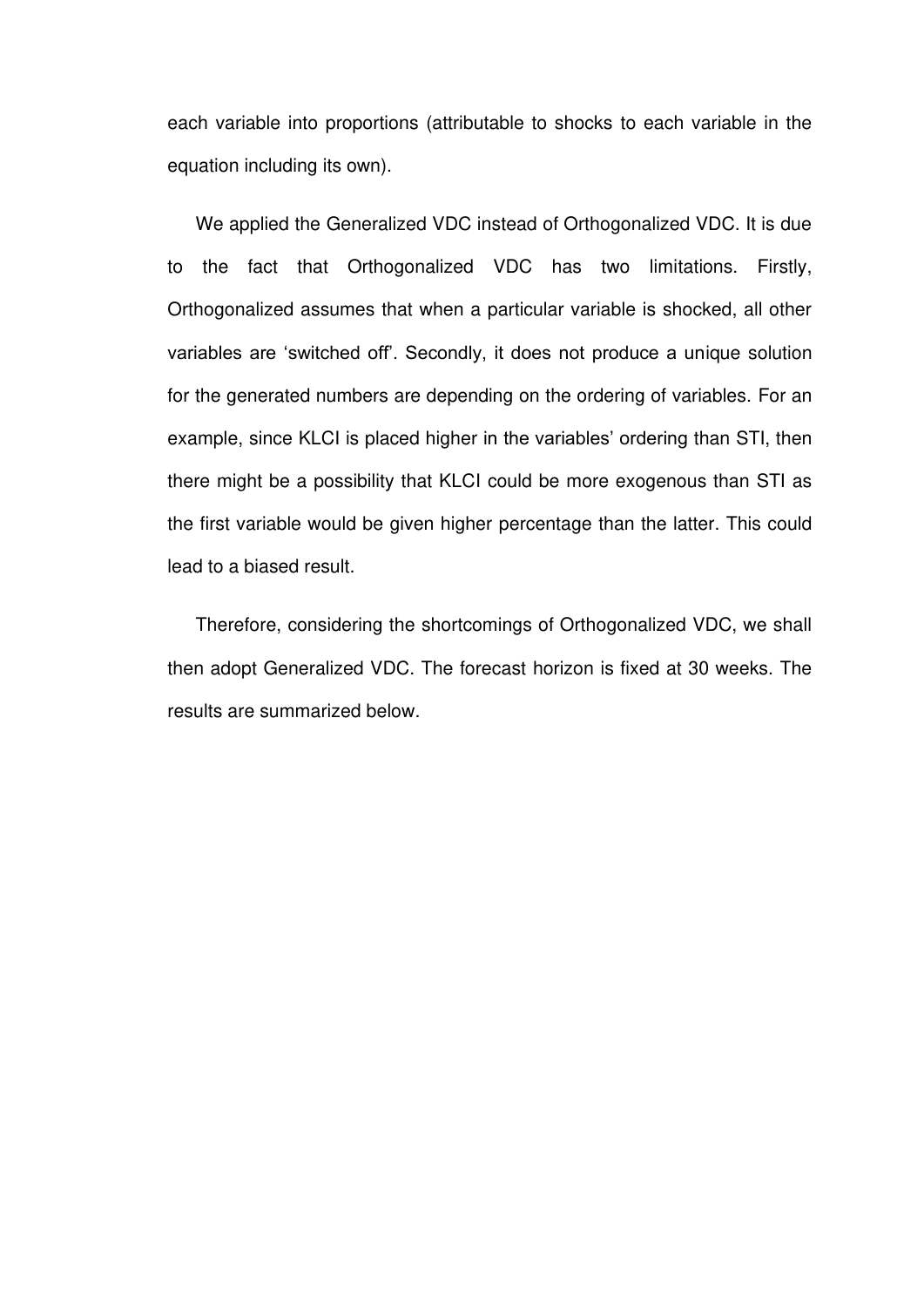|  |  |  | Table 6: VDC Results |
|--|--|--|----------------------|
|--|--|--|----------------------|

| Shocks       | <b>LKLCI</b> | <b>LJCI</b> | <b>LSTI</b> | <b>LSET</b> |
|--------------|--------------|-------------|-------------|-------------|
| <b>LKLCI</b> | 98.88        | 46.78       | 56.19       | 33.46       |
|              | $(42.02\%)$  | (19.88%)    | $(23.88\%)$ | $(14.22\%)$ |
| <b>LJCI</b>  | 75.83        | 85.76       | 64.17       | 29.44       |
|              | (29.71%)     | $(33.61\%)$ | $(25.14\%)$ | $(11.54\%)$ |
| <b>LSTI</b>  | 50.04        | 43.82       | 99.26       | 32.89       |
|              | $(22.14\%)$  | (19.38%)    | $(43.92\%)$ | $(15.88\%)$ |
| <b>LSET</b>  | 89.50        | 49.55       | 60.94       | 49.60       |
|              | $(35.86\%)$  | (19.85%)    | $(24.42\%)$ | (19.87%)    |

According to these results, the ranking of indices by degree of exogeneity is as per table below;

| No. | <b>Index</b> |
|-----|--------------|
| 1.  | STI          |
| 2.  | <b>KLCI</b>  |
| 3.  | $\rm JCI$    |
| 4.  | <b>SET</b>   |

Based on the above results, STI is identified as the most exogenous followed by KLCI. This is consistent with the earlier findings that Singapore appeared to be a regional leader (Yang, Kolari and Min, 2002). JCI is the least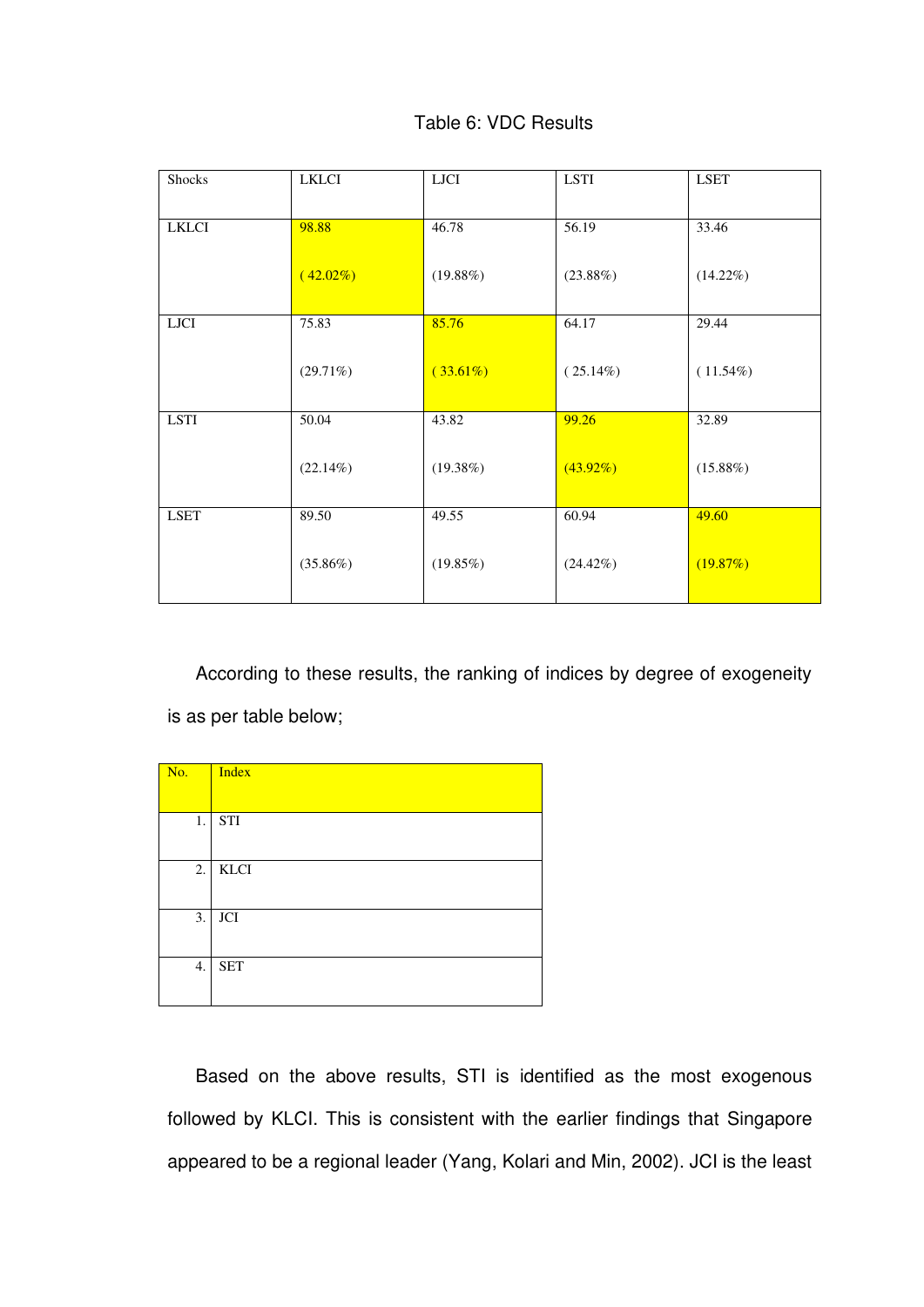endogenous and SET is the most endogenous. The small difference in the relative exogeneity implies that KLCI and STI are highly integrated and that these markets tend to affect each other. Finally, for the investors, STI is the most influential index in the region and should subprime crisis affect STI, the effects are highly contagious.

#### 3.6 Impulse response functionS (irf)

IRF produces the same information as the VDCs except that the information is represented in graphical forms. Refer to Appendix 7 for details.

## 3.7 Persistence profile (pp)

PP illustrates a situation where the entire cointegrating vector is shocked and indicates the time it would take for the whole system to get back to the state of equilibrium. It traces about the effect of a system-wide shock on the cointegrating vector unlike IRFs that traces the effect of a variable-specific shock on the long run relations. The chart in Appendix 8 indicates that it would take approximately 25 weeks for the cointegrating vector to return to the state of equilibrium following the system-wide shock. For details, refer to Appendix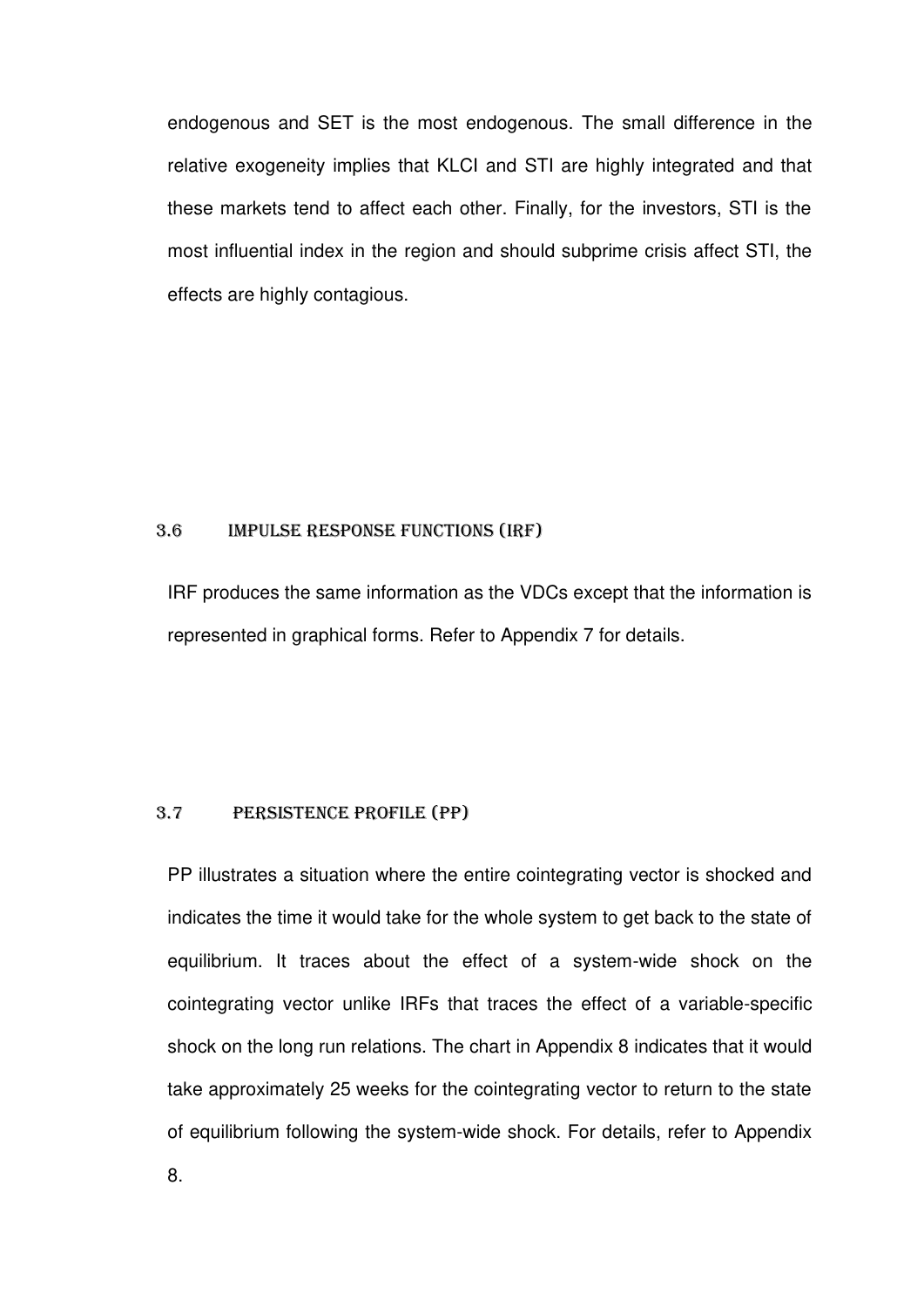#### 4 Conclusion

In conclusion, based on the above quantitative analysis, it was found that these 4 indices are cointegrated. It supports the theory that Asian indices tend to integrate after 1997 financial crisis. More even so, it appeared in our analysis these 4 indices are cointegrated during the US subprime crisis between 2007- 2006.

Among these variables, STI has been identified as the most exogenous index in the region followed by KLCI. This also supports the earlier findings that STI is the regional leader. Relying on the findings that Singapore was more affected by the terrorist suicide attacks upon the U.S. on September 11, 2001 (Lim L.K, 2009), it is assumed that the subprime crisis would also have greater impact on Singapore than other Asean countries. It has also been reported that Singapore was the first East Asian country to fall into a recession from the current global economic crisis after July 2008. This clearly reflects the greater vulnerability of the Singapore economy to global economic shocks. (East Asia Forum, January 5th, 2009). The reason being; while Singapore's exposure to subprime loans is limited, US and Europe are the Singapore's key importers (accounting for nearly 33 per cent of the total non-oil exports over the last few years).

Thus, any crisis in those countries would have significant effect on Singapore. This would eventually hurt the Singapore's stock market. True enough, based on our raw data observations, STI was greatly affected by the US subprime crisis. It appeared that on  $1-12-2006$  ( $1<sup>st</sup>$  observation) the point recorded was 2766.07. However, the index point has substantially decreased to 1600.28 on 24-10-2008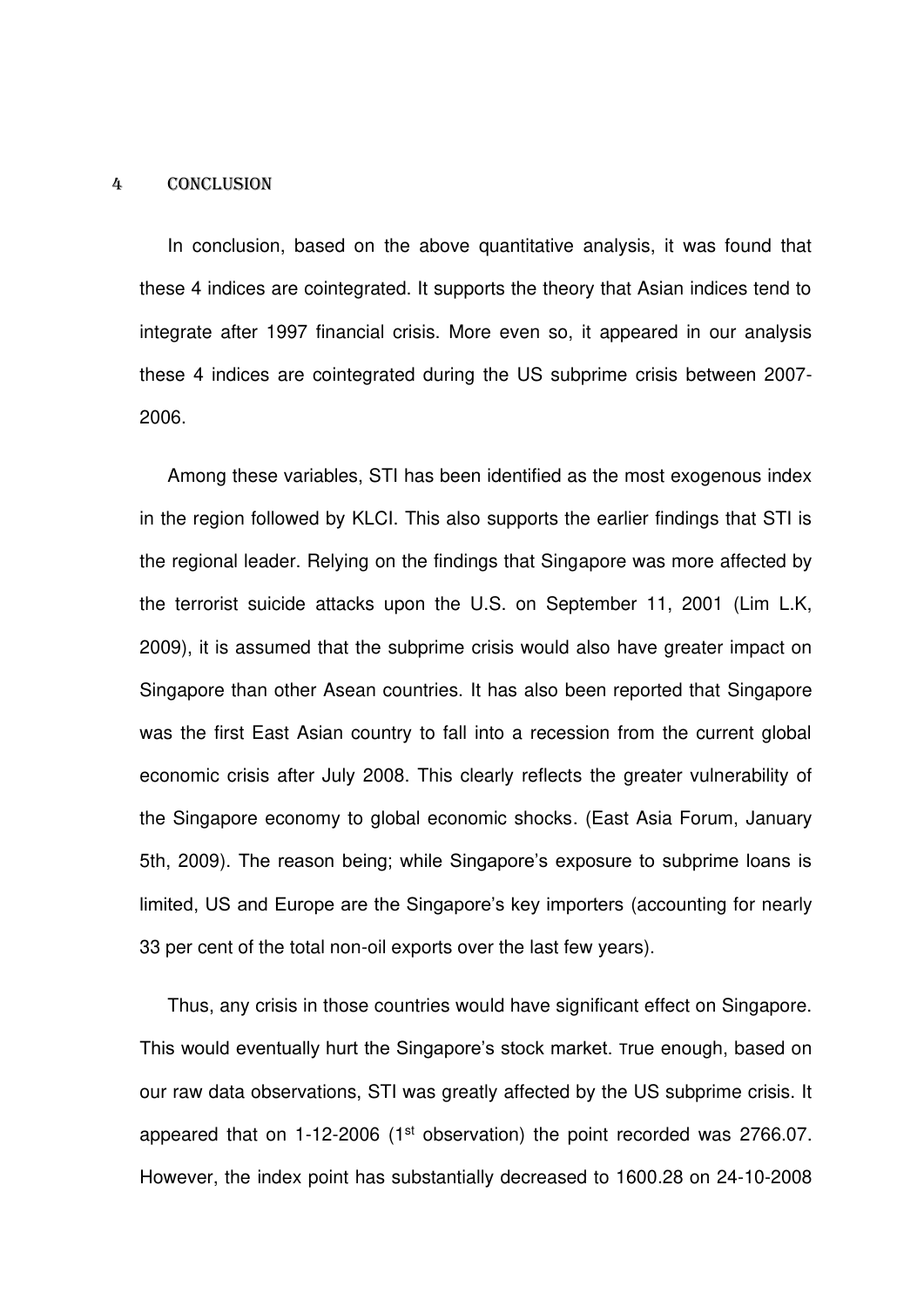(102nd observation). Since Singapore is the most influential regional index, any shock applied to STI would inevitable affect the whole region (including other 3 indices). This is based on the contagious effect theory. In fact, our data observations support the conclusion that the US subprime crisis (2007-2008) has significantly affected all 4 regional indices based on substantial decrease of index points during the crisis.

# 5 Limitations and suggestions for future research

Our observations are not supported by the direct changes in the US stock market but merely relying on the time line of the subprime impact. US Stock market could be represented by NYSE. It would be very helpful for future research to examine whether there is cointegration among these regional indices and US stock markets before, during and after the subprime crisis. If it does, to what extent the subprime crisis had affected these indices by using NYSE as the proxy and not merely based on the subprime time line.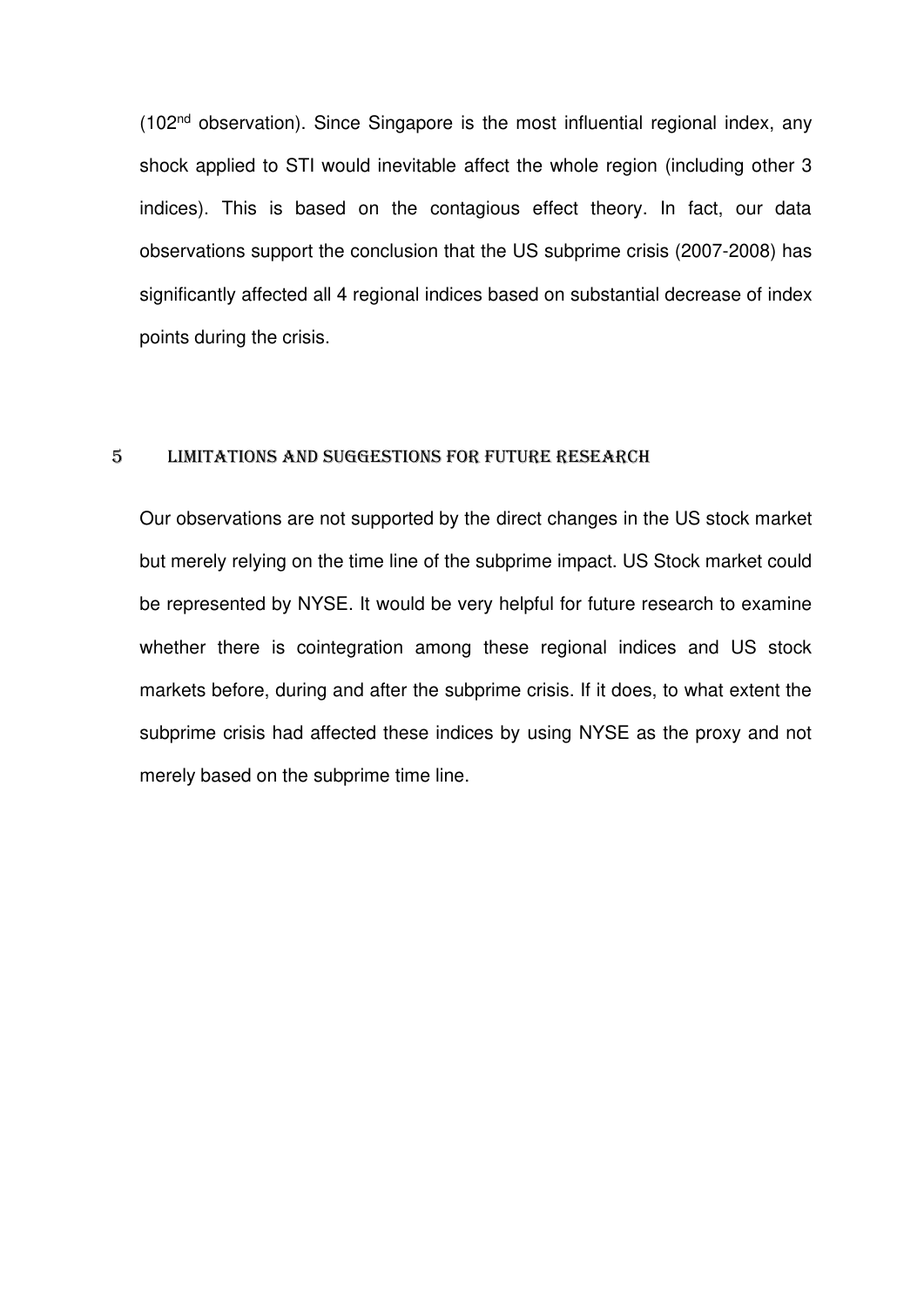Abhyankar, A.(1998), Linear and nonlinear Granger causality: Evidence from the U.K. stock index futures market. Journal of Futures Markets 18 (1998), 519-540.

Bailey, W. and Stulz, R. (1990)., Benefits of International Diversification: The Case of the Pacific Basin Stock Markets. Journal of Portfolio Management, 16(4), 57-61.

Bekaert, G and Harvey, C. R (1995). Time-varying world market integration. Journal of Finance, 50: 403-444.

Chan, K.C., Gup, B.E. and Pan, M.(1992), An empirical analysis of stock prices in major Asian markets and the United States, Financial Review, 27, 289-307.

Granger, C.W.J (1986), Developments in the Study of Co-integrated Economic Variables, Oxford Bulletin of Economics and Statistics, 48, 213-227

Hawati J. and Ruhani Ali (2007), Financial Integration of the ASEAN-5 Markets; Financial Crisis Effects Based on Bivariate and Multivariate Cointegration Approach. Investment Management and Financial Innovations 4(4), 144 -158

Jang, H. and Wonsik S.,(2002), The Asian financial crisis and the comovement of Asian stock markets,. Journal of Asian Economics 13, 94-104.